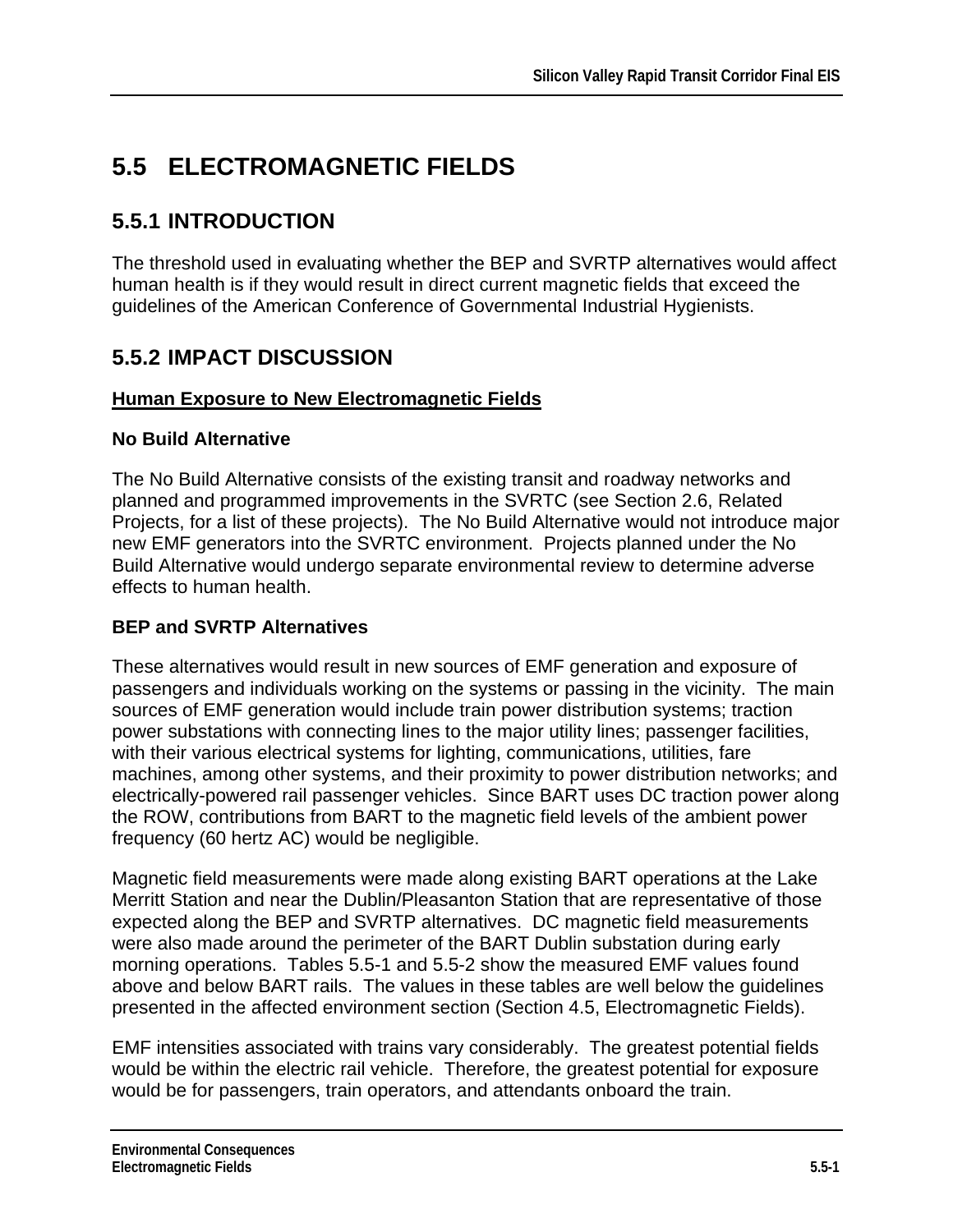| Table 5.5-1: Vertical Field Peak Measurements Above Existing, Operating BART Tracks |  |  |
|-------------------------------------------------------------------------------------|--|--|
| at Hopyard Overpass, Pleasanton                                                     |  |  |

| Location                                                                                                          | <b>Vertical Field</b><br><b>Peak</b><br>(in Gauss / $\mu$ T) |
|-------------------------------------------------------------------------------------------------------------------|--------------------------------------------------------------|
| Over eastbound I-580 lanes – approximately 14 meters (46 feet) above rails,<br>approximately 35° from rail center | $2.1 G / 210 \mu T$                                          |
| Over eastbound I-580 lanes – approximately 14 meters (46 feet) above rails,<br>directly over rail center          | $2.1 G / 210 \mu T$                                          |

Source: Earth Tech, Inc., 2003.

#### **Table 5.5-2: Vertical Field Peak Measurements Below Existing, Operating BART Pleasanton Line at Rodeo Park Underpass at BART / I-580**

| Location                                                                                           | <b>Vertical Field</b><br><b>Peak</b><br>(in Gauss / $\mu$ T) |
|----------------------------------------------------------------------------------------------------|--------------------------------------------------------------|
| Approximately 6 meters (20 feet) directly below eastbound rails – no train present                 | 1.7 G / 170 µT                                               |
| Approximately 6 meters (20 feet) directly below eastbound rails – six-car train<br>moving overhead | $1.8 G / 180 \mu T$                                          |
| Approximately 10 meters (33 feet) directly below and between eastbound and<br>westbound rails.     | 2.0 G / 200 $\mu$ T <sup>a</sup>                             |

<sup>a</sup> Fairly constant field, with or without train movement overhead. Source: Earth Tech, Inc., 2003.

Passengers and workers would also be exposed to EMF fields in stations, and further exposure would occur to workers at traction power substations. Representative field measurements taken outside of existing BART stations are shown in Table 5.5-3. As shown in the table, field strengths of electrified rail systems would be low and below recommended exposure levels. Strong fields that carry a greater possibility of health risks would not be associated with these environments.

Measurements of DC magnetic fields were taken along the south wall of a substation at the Pleasanton Station where public exposure might occur. Additional measurements were taken at all three levels at the Lake Merritt Station. The values found at these BART stations are shown in Table 5.5-4.

**Field strengths onboard BART trains, which contain major propulsion equipment below floor level, show measurements ranging from 1,600 to 2,000 mG total (USDOT et al., 2002). These values are equal to 160 to 200 µT, which is well within the ACGIH and ICNIRP guideline thresholds.**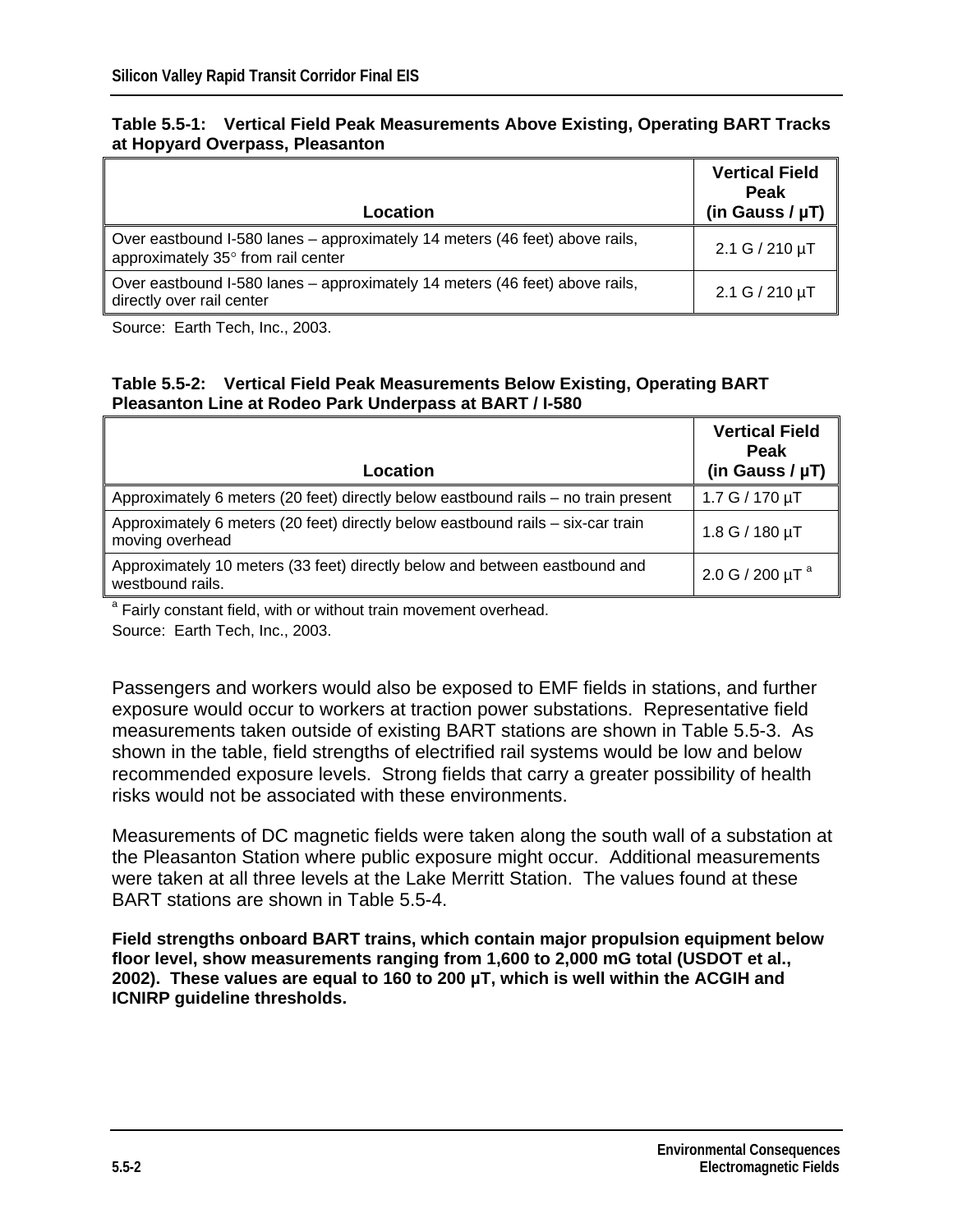| Location                                                      | Range                                                                                | <b>Vertical Field</b><br><b>Peak</b><br>(in Gauss / $\mu$ T) |
|---------------------------------------------------------------|--------------------------------------------------------------------------------------|--------------------------------------------------------------|
|                                                               |                                                                                      |                                                              |
| Church of Christ, Pleasanton<br>parking lot                   | Approximately 50 meters (164 feet) south of<br>BART rails (with and without trains)  | 2.0 G / 200 µT                                               |
| Church of Christ, Pleasanton<br>parking lot                   | Approximately 100 meters (329 feet) south<br>of BART rails (with and without trains) | $1.9 G / 190 \mu T$                                          |
| Background field measurement<br>between Dublin and Livermore, | 15 miles east of the end of BART tracks                                              | $1.3 - 1.7$ G                                                |
| Background field measurement<br>between Dublin and Livermore  | 15 miles east of the end of BART on farm                                             | $130 \mu T - 170 \mu T$                                      |

### **Table 5.5-3: Vertical Field Peak and Range Measurements for Reference**

Source: Earth Tech, Inc., 2003.

#### **Table 5.5-4: Vertical Peak Measurements at Representative BART Stations**

| Location                                                                                                           | <b>Vertical Field</b><br><b>Peak</b><br>(in Gauss / $\mu T$ ) |
|--------------------------------------------------------------------------------------------------------------------|---------------------------------------------------------------|
| Between Pleasanton Station and BART rails, parking lot center - max. along south<br>wall of substation             | 2.2 G / 220 µT                                                |
| Lake Merritt Station - platform level between rail centers                                                         | $1.3 G / 130 \mu T$                                           |
| Lake Merritt Station - Level 1, approximately 7 meters (23 feet) directly above<br>southbound rails                | 1.7 $G / 170 \mu T$                                           |
| Lake Merritt Station - Level 2, street level, approximately 15 meters (49 feet)<br>directly above southbound rails | $1.9 G / 190 \mu T$                                           |

Source: Earth Tech, Inc., 2003.

The measurements presented in this section demonstrate that exposure levels for BART train passengers and operators, passengers and BART employees in a station, and other BART workers are well below the guidelines for preventing health effects. Therefore, the potential for non-users, businesses, and residences at ground level to experience EMF exposures from BART would be minimal, and present evidence suggests that there would be no demonstrable health risks from exposure to EMF with the BEP and SVRTP alternatives. The following design features and standards will be included for the BEP and SVRTP alternatives to minimize the potential for EMF and EMI effects:

- EMF issues will be included in the preliminary and final project design reviews to evaluate possible effects of the design with respect to DC and low frequency magnetic fields.
- An EMF Control and Test Plan will be included in the general contractor specifications to maintain awareness of the possible effects of BEP and SVRTP alternatives construction and operation, as well as provide field measurement for